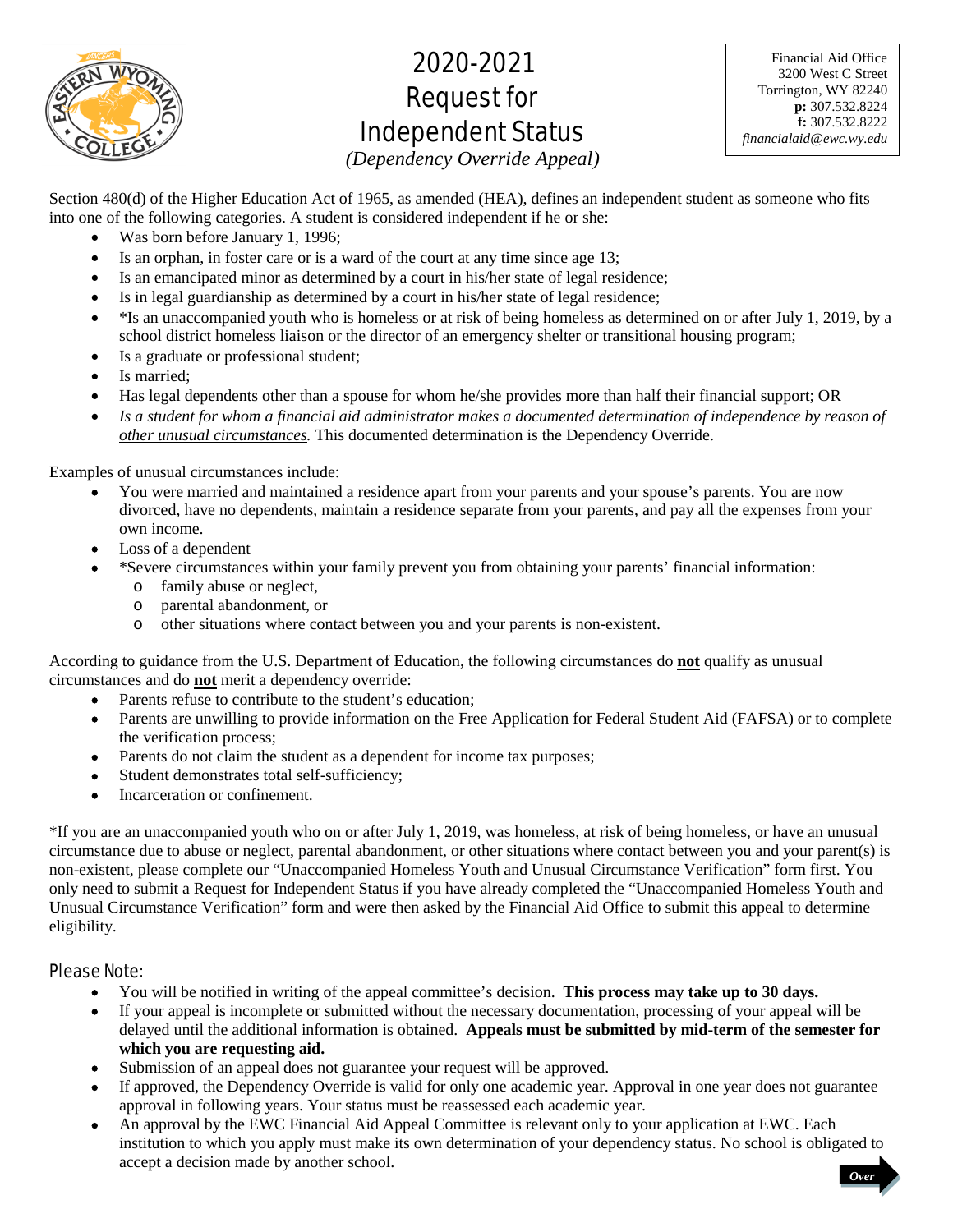# REQUIRED DOCUMENTATION

In addition to completing this form and providing all situation-specific supporting documentation (listed in Section B: Reason for Submitting Appeal), ALL APPEALS MUST INCLUDE the following documentation:

- **Signed** copy of your **2018** Federal Income Tax Return and W-2 forms. If you were not employed, include an explanation of how your living expenses were covered in your statement (Section D). You may also need to provide an official IRS Tax Transcript or Verification of Nonfiling Letter.
- $\Box$  Documentation of your current year income to date from all income sources.
- A copy of your current lease agreement, mortgage statement or rent receipt. If you do not have a lease or mortgage in your name, include an explanation of your current living situation in your statement (Section D).
- $\Box$  Court or other official documentation of your status (e.g., guardianship, HHS documentation).
- $\Box$  A signed statement from your guardian (if applicable) detailing your circumstances.

**MUST INCLUDE:** A signed statement from a third party who is knowledgeable of your family situation and can verify the reason you are unable to provide your parents' information. This third party should be someone unrelated to you. The statement should be on **letterhead and should list the person's relationship to you and a contact number.** Appropriate third-party statements are from clergy, school counselors, teachers or similar professionals.

# A: STUDENT INFORMATION

| Last Name                                  | <b>First Name</b> | M.I.                                    | EWC Student ID Number | Social Security Number ( <i>last four digits</i> ) |  |
|--------------------------------------------|-------------------|-----------------------------------------|-----------------------|----------------------------------------------------|--|
| Mailing Address (include apartment number) |                   |                                         | E-mail Address        |                                                    |  |
| City, ST, Zip                              |                   | Phone Number <i>(include area code)</i> |                       |                                                    |  |

# B: REASON FOR SUBMITTING APPEAL

 **A.** You were married and maintained a residence apart from your parents and your spouse's parents. You are now divorced, have no dependents, maintain a residence separate from your parents, and pay all the expenses from your own income.

#### **In addition to the above required documentation, you must submit:**

- o Proof of divorce.
- o Copies of utility or other bills in your own name.

**B.** Loss of a dependent.

#### **In addition to the above required documentation, you must submit:**

o Documentation of loss of dependent.

**C.** Severe circumstances within your family prevent you from obtaining your parents' financial information.

**Please note:** If you are an unaccompanied youth who on or after July 1, 2019, was homeless, at risk of being homeless, or have an unusual circumstance due to abuse or neglect, parental abandonment, or other situations where contact between you and your parent(s) is non-existent, please complete our "Unaccompanied Homeless Youth and Unusual Circumstance Verification" form first. You only need to submit a Request for Independent Status if you have already completed the "Unaccompanied Homeless Youth and Unusual Circumstance Verification" form and were then asked by the Financial Aid Office to submit this appeal to determine eligibility.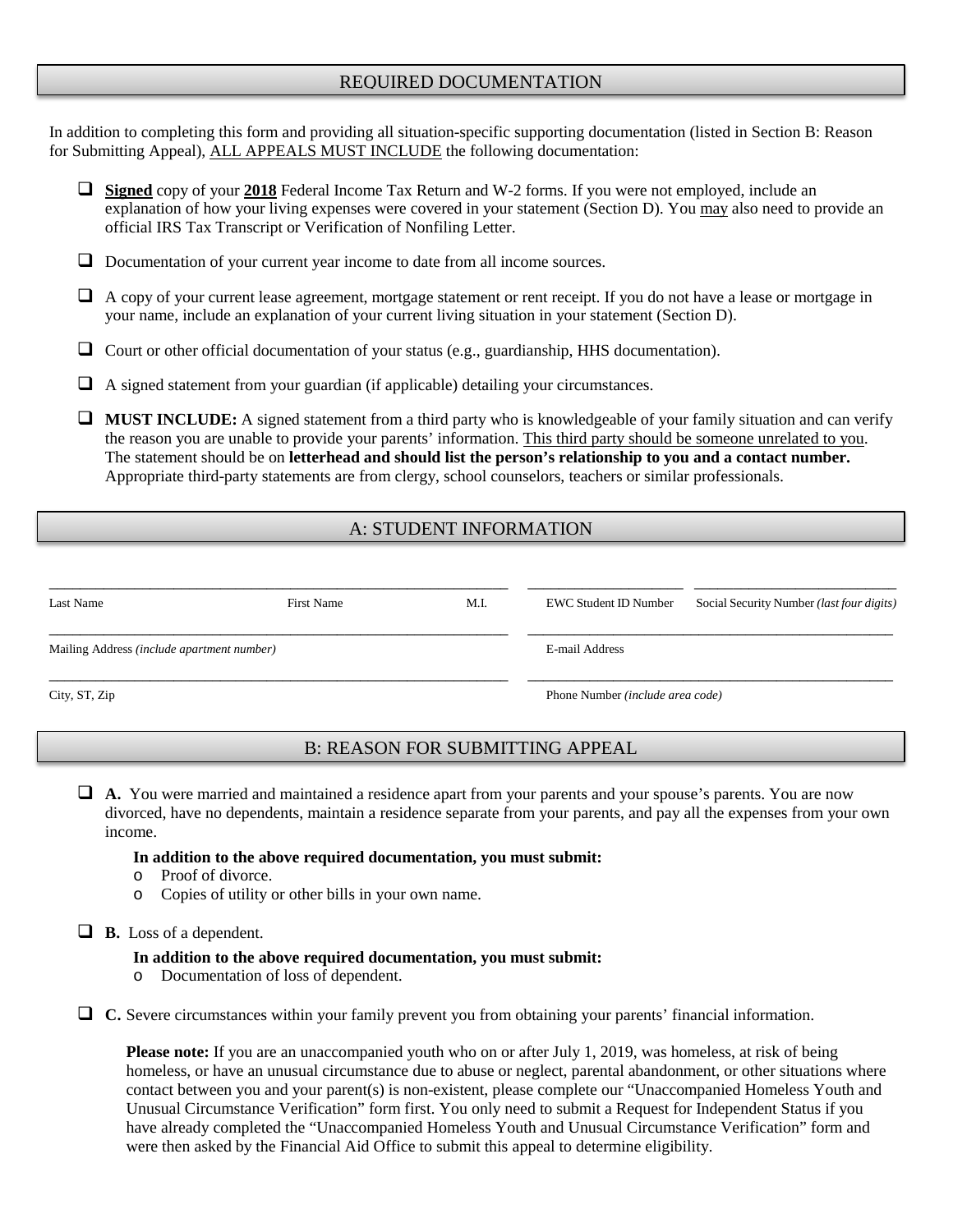# C: EXPLANATION OF SPECIAL CIRCUMSTANCES

| Is the lease or mortgage in your name?                                                                                                                                                                                                                           |            |              |                                                                                                                   |  |
|------------------------------------------------------------------------------------------------------------------------------------------------------------------------------------------------------------------------------------------------------------------|------------|--------------|-------------------------------------------------------------------------------------------------------------------|--|
| $\Box$ Yes<br>(attach a copy of your lease or mortgage)                                                                                                                                                                                                          |            |              |                                                                                                                   |  |
| $\Box$ No<br>mortgage in your name, attach a statement explaining your current living situation)                                                                                                                                                                 |            |              | (attach a copy of your current lease agreement, mortgage statement or rent receipt. If you do not have a lease or |  |
| Parent 1 name                                                                                                                                                                                                                                                    |            |              | Parent 2 name                                                                                                     |  |
|                                                                                                                                                                                                                                                                  |            |              |                                                                                                                   |  |
| City, State, Zip                                                                                                                                                                                                                                                 |            |              | City, State, Zip                                                                                                  |  |
| Do you live with your parent(s) during school breaks?<br>When did you last live with your parent(s)? $\qquad \qquad$<br>When did your parent(s) last provide any monetary support for you?<br>How often do you have contact with your parent(s)? $\qquad \qquad$ | $\Box$ Yes | $\Box$ No    |                                                                                                                   |  |
| Are you covered by your parent(s) medical insurance?                                                                                                                                                                                                             | $\Box$ Yes | $\square$ No |                                                                                                                   |  |
| Are you covered by your parent(s) car insurance?                                                                                                                                                                                                                 | $\Box$ Yes | $\square$ No |                                                                                                                   |  |
| Do you have your own medical and/or car insurance?<br>If yes, attach a copy of your current policies                                                                                                                                                             | $\Box$ Yes | $\Box$ No    |                                                                                                                   |  |
| Do you own your own vehicle?<br>If yes, attach a copy of your title, registration, and loan                                                                                                                                                                      | $\Box$ Yes | $\square$ No |                                                                                                                   |  |
| Are all utilities (electricity, gas, phone) in your name?                                                                                                                                                                                                        | $\Box$ Yes | $\square$ No |                                                                                                                   |  |

Cash support from people other than your parents (includes amounts paid by others for bills in your name).

| Purpose (e.g., cash, rent, books,<br>cell phone bill, car insurance, etc.) | Source of payment | <b>Total amount</b><br>received in 2018 |
|----------------------------------------------------------------------------|-------------------|-----------------------------------------|
|                                                                            |                   |                                         |
|                                                                            |                   |                                         |
|                                                                            |                   |                                         |
|                                                                            |                   |                                         |
|                                                                            |                   |                                         |
|                                                                            |                   |                                         |

In-kind support is support *other than* money (e.g., friends giving you food or allowing you to live with them rent free).

| Source of support | Value of support (please describe) |
|-------------------|------------------------------------|
|                   |                                    |
|                   |                                    |
|                   |                                    |
|                   |                                    |
|                   |                                    |
|                   |                                    |